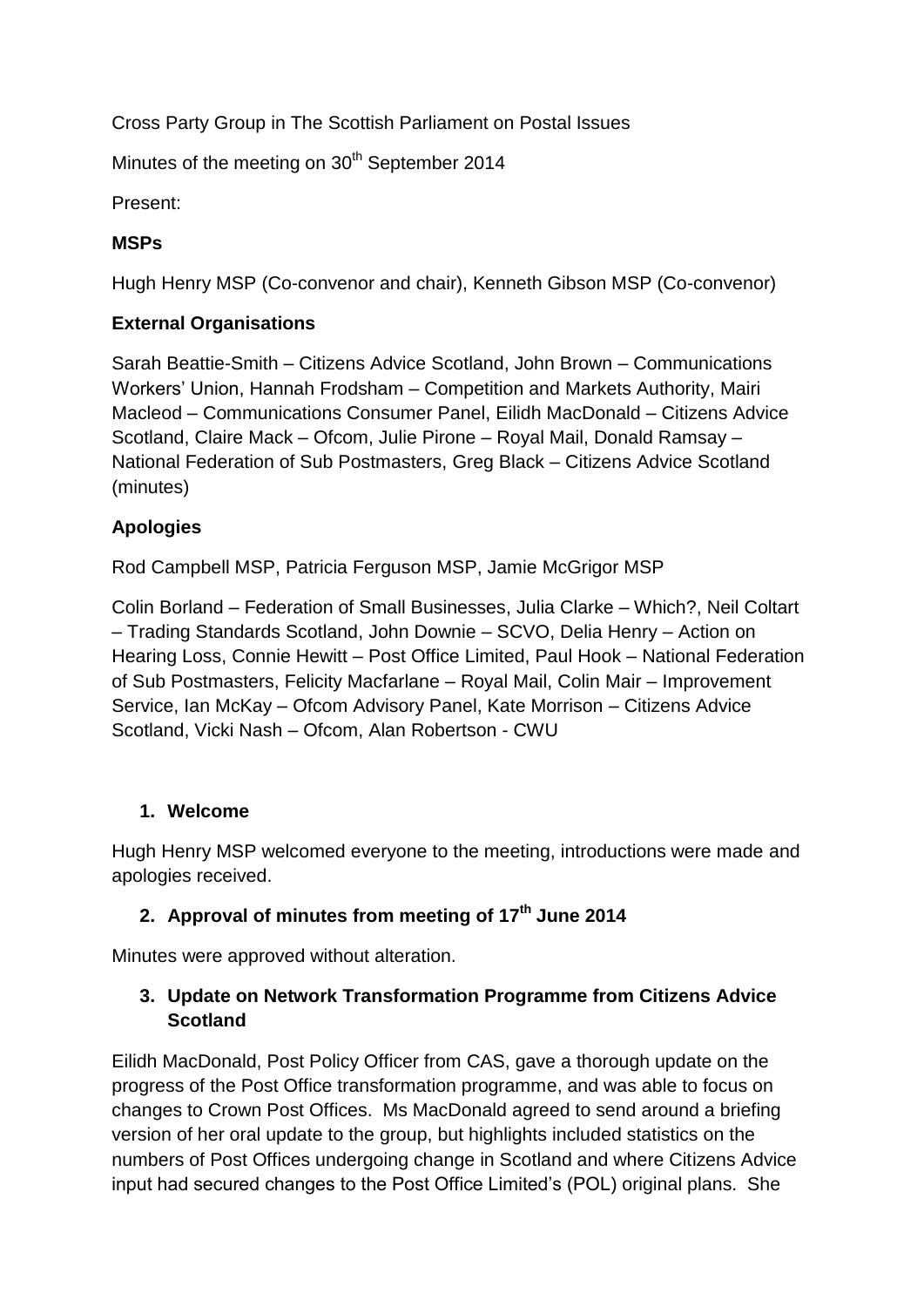acknowledged that POL had made more modest progress than was originally envisaged by this stage, and it is increasingly challenging for POL to meet their target of completing the transformation programme by late 2014/early 2015.

Hugh Henry MSP welcomed the update, noting that some changes have gone well, and in his constituency changes to services had been generally welcomed by the public. However, he also raised concerns about Sub Postmasters resigning due to computer system changes and disputed accusations of wrongdoing by POL. Donald Ramsay from the NFSP informed the group that the Horizon computer system had caused a few issues, but it was not particularly bad, and that some Sub Postmasters who were pursued by POL had indeed taken money wrongfully, but that POL had recently somewhat softened its zero-tolerance approach and fewer disputes are coming to a head via the courts. The lower level of responsibility in Post Office locals was also noted, as they have less money to "play with" and use different accounting systems.

John Brown from the CWU also raised concerns over POL's plans – and pointed primarily to a lack of franchise partners for Post Office to partner with, and discontent with new locations and partners for post offices that had transformed, and the knock on negative effects on High Streets and local areas. There are also ongoing concerns over staff numbers as well as the number of services offered by transformed Post Offices.

Donald Ramsay and Julie Pirone concurred that there were a number of issues with potential franchise partners' suitability, pointing out that there was little to no profitability in offering Post Office services in their own right, and that supermarkets would become increasingly unwilling partners for POL.

#### **4. Post Office Card Account (POCA) update**

Eilidh MacDonald gave an overview of the history and current prospects for the POCA,. The POCA contract is due to end in March 2015 with the possibility of being extended to 2017. POL and the DWP are currently in discussion regarding successor arrangements for POCA. She also spoke to the group about CAS plans to deliver research into its value, benefits and ways in which a successor strategy could be drawn up, improving on the current POCA to better serve the public and Post Offices alike..

All members of the group were very interested in ways POL could ensure that its branches are at the heart of communities, and ways in which it could provide profitable services. A number of members expressed regret that the opportunity to create a Post Office Community Bank had been missed. All members asked to be updated on this project's progress at the next meeting and wished Ms MacDonald well in commissioning the research.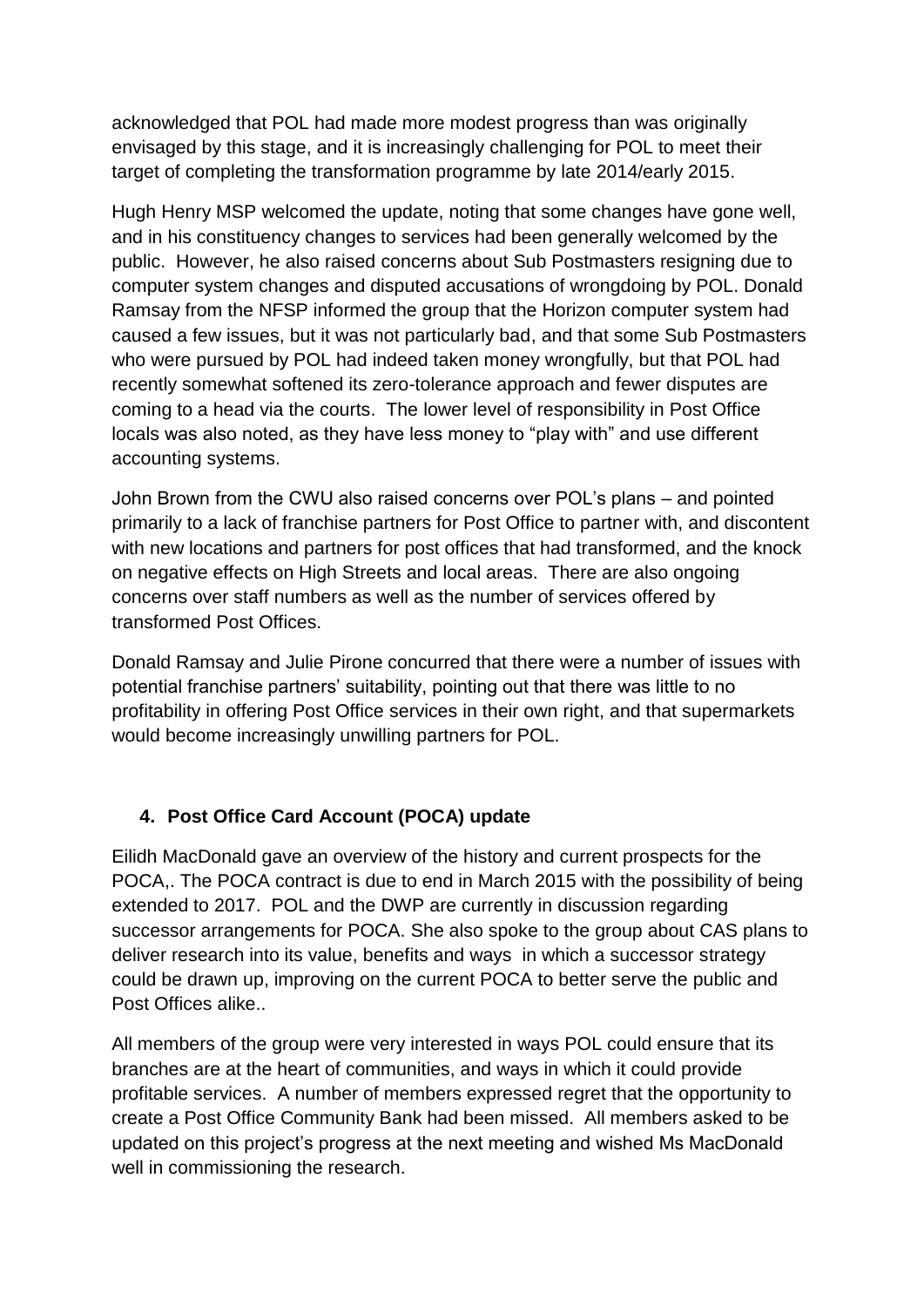Julie Pirone also raised the possibility of delivering government services through Post Offices, and Eilidh Macdonald mentioned that this is also an area which CAS will be looking at in more depth – and noted past initiatives from COSLA to provide local authority services through Post Offices.

Ms Pirone also spoke about recent activity within the Welsh Assembly, where a number of Assembly Members have been pushing to ensure that the Post Office has a central role in the delivery of Government Services. Both Hugh Henry and Kenny Gibson agreed it would be good to hear more on best practice from other places, and this will be looked at for future meetings.

John Brown added that Post Offices are the 'shop front' for all postal services and therefore they should be thriving places, to avoid the ever decreasing circle of postal traffic. We should learn from a broad a range of places as possible, and that it would be short-sighted to allow the POCA to wither on the vine.

#### **5. Parcel deliveries in remote and rural Scotland**

Sarah Beatie-Smith for Citizens Advice Scotland passed on apologies from Kate Morrison, and updated the group on her behalf. She informed the group that CAS plans to rerun its survey on parcel deliveries in rural areas, and gauge whether or not the situation has improved since the Statement of Principles for Parcel Deliveries was put together and agreed. CAS is also going to hold a business-to-business seminar on sharing good practice regarding parcel deliveries before Christmas in either Edinburgh or Glasgow. This will help businesses discuss barriers to increasing coverage and reducing costs to consumers living in more remote parts of Scotland, and discuss issues such as renegotiating exclusivity clauses on delivery contracts.

Citizens Advice (England and Wales) is also holding a roundtable on Monday 6<sup>th</sup> October which will consider issues such as whether "Trusted Trader Marks" might be adopted by the industry, and whether businesses would sign up to promise a fair service for rural clients. It will also ask Yodel to provide a mechanism to take consumer feedback at this roundtable.

#### **6. Royal Mail/mail market competition discussion**

Hugh Henry will lead a members' debate on this subject in the chamber on this subject on Thursday  $2^{nd}$  October. Various members took the opportunity to update him on their understanding of Whistl's (formerly TNT Post) practices and plans for launching their final mile delivery services in Scotland, which is expected imminently.